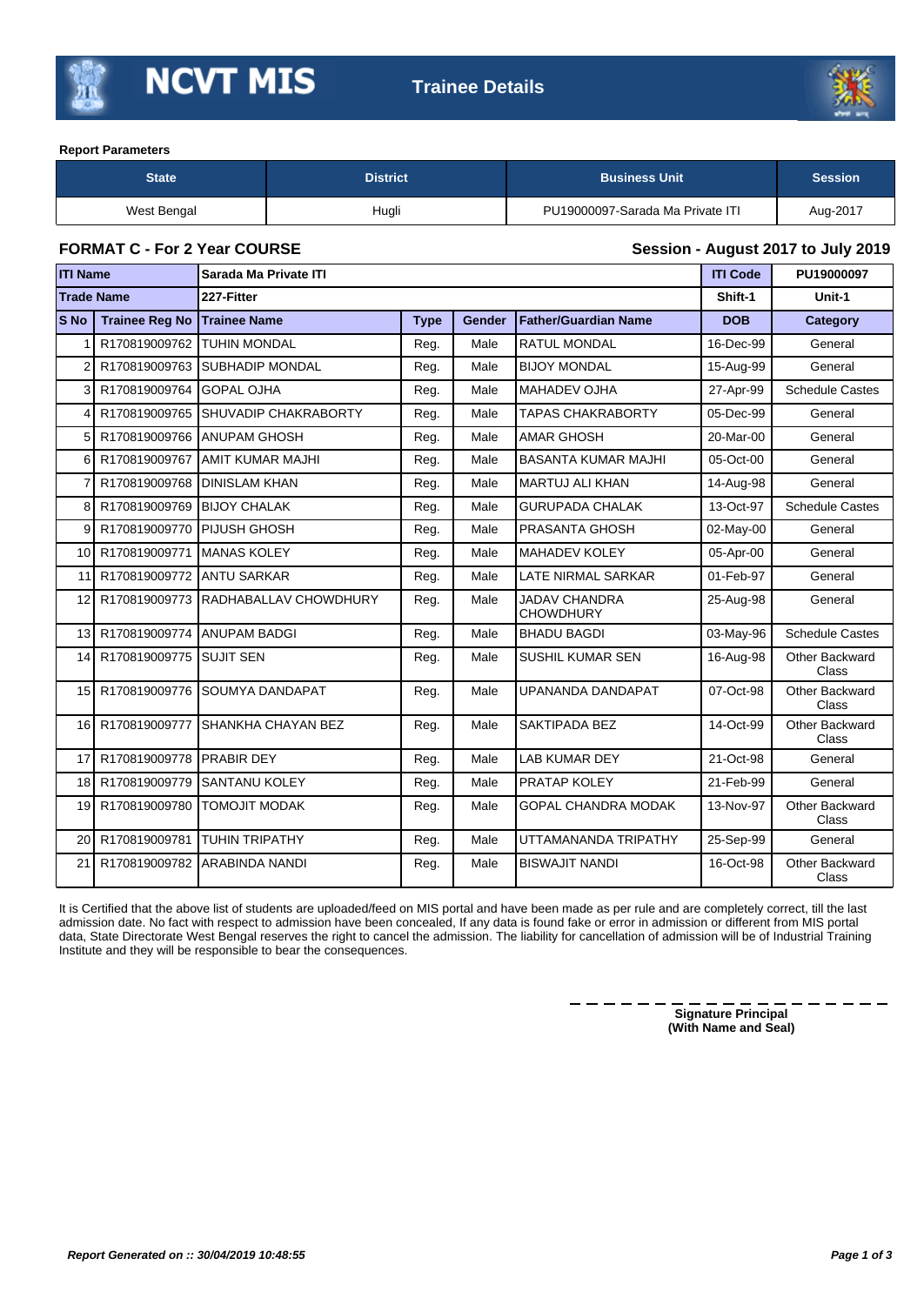**Trainee Details**



**FORMAT C - For 2 Year COURSE Session - August 2017 to July 2019**

## **ITI Name Sarada Ma Private ITI ITI Code PU19000097 Trade Name 227-Fitter Shift-2 Unit-1 S No Trainee Reg No Trainee Name Type Gender Father/Guardian Name DOB Category** 22 R170819009783 SUBRATA MUKHERJEE Reg. Male TAPAN MUKHERJEE 19-Apr-98 General 23 R170819009784 SOVAN BISWAS Reg. | Male SUDHANSHU BISWAS | 11-Apr-00 General 24 R170819009785 SOMNATH SAREN Reg. Reg. Male KALIPADA SAREN 804-May-93 Schedule Tribes 25 R170819009786 NIRMAL KUMAR SAHANI | Reg. | Male LALMOHAN SAHANI | 07-Dec-99 General 26 R170819009787 RAJESH PAL **Reg. | Male TAPAS PAL 26-Jan-00 General** General 27 R170819009788 ARKOPROVO MANDAL Reg. | Male | ANANDA MANDAL | 06-Dec-99 General 28 R170819009789 AMIT RUIDAS | Reg. | Male MAHADEV RUIDAS | 01-Sep-98 Schedule Castes 29 R170819009790 PRITAM LAHA Reg. | Male BIRESH LAHA | 31-Dec-98 Other Backward Class 30 R170819009791 APURBA KOTAL | Reg. | Male |MURARI KOTAL | 28-Feb-00 | Schedule Castes 31 R170819009792 BIBEK KUMAR DAS Reg. | Male CHITTARANJAN DAS 16-Jun-95 Other Backward Class 32 R170819009793 ANKUSH NANDI Reg. | Male ANUP KUMAR NANDI 01-Jun-98 Other Backward Class 33 R170819009794 SOMNATH GHOSH Reg. | Male | ARUN GHOSH | 07-Aug-99 | General 34 R170819009795 SIBNATH KAPRI Reg. Male RAKHAL KAPRI 10-Sep-99 Other Backward Class 35 R170819009796 SRIKANTA SWARNAKAR Reg. | Male RANJIT SWARNAKAR | 18-Jan-00 General 36 R170819009797 TOTAN BHATTACHARYA Reg. Male JOYDEV BHATTACHARYA 30-Dec-98 General 37 R170819009798 BAPPA HALDER Reg. Male TARAK HALDER 06-May-98 General 38 R170819009799 SANTANU SAMUI Reg. Male SUKUMAR SAMUI 04-Sep-99 General 39 R170819009800 SUBHANKAR SEN Reg. | Male SHYAMAL SEN 21-Aug-96 Other Backward Class 40 R170819009801 RAJU DAS Reg. | Male SWADESH RANJAN DAS 26-Feb-96 Other Backward Class 41 R170819027227 SOUMYADIP BHATTACHARYYA Reg. Male LATE SOUMENDU BHATTACHARYYA 02-Nov-94 General

It is Certified that the above list of students are uploaded/feed on MIS portal and have been made as per rule and are completely correct, till the last admission date. No fact with respect to admission have been concealed, If any data is found fake or error in admission or different from MIS portal data, State Directorate West Bengal reserves the right to cancel the admission. The liability for cancellation of admission will be of Industrial Training Institute and they will be responsible to bear the consequences.

> **Signature Principal (With Name and Seal)**